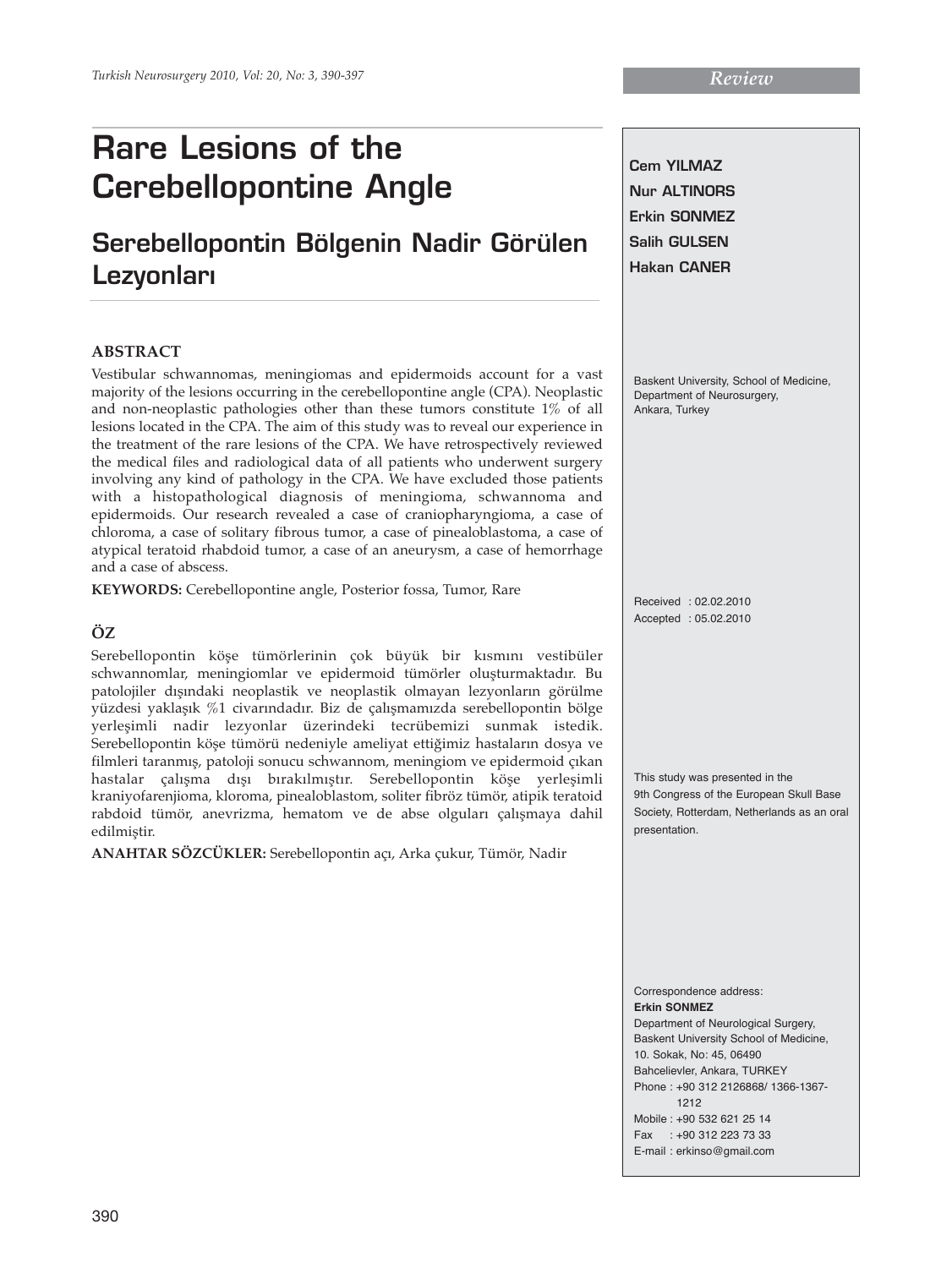### **INTRODUCTION**

Cerebellopontine angle (CPA) tumors account for 5-10% of all intracranial tumors in adults and 1% of all pediatric intracranial tumors (14, 22, 26, 38). Among these, 80% are vestibular schwannomas followed by meningiomas and epidermoids (20, 23, 26, 32). A variety of unique lesions constitute less than 1% of all CPA tumors. Differential diagnosis of the pathologies located in the CPA is difficult due to the similarity of presenting signs and symptoms seen in various lesions. Advanced neuroradiological imaging can help to differentiate these rare lesions and to plan an appropriate treatment protocol.

The site of origin is the main factor in making a preoperative diagnosis for these rare tumors and attenuation at computed tomography (CT), signal intensity at magnetic resonance imaging (MRI), enhancement, shape, margins, extent, mass effect, and adjacent bone reaction help in the differential diagnosis (10).

This study presents a series of rare lesions of CPA that had been treated in our clinic. The history, neurological examination and radiological evaluation of each patient were reviewed. The surgery and prognosis of these patients are discussed.

## **MATERIAL and METHODS**

# *Case 1*

This patient was an 8-year old girl with a previous diagnosis of acute myeloblastic leukemia for which she had received chemotherapy. She was considered to be in remission when she was referred

to us unconscious with a Glasgow coma scale (GCS) of 6. Cranial CT revealed a hyperdense lesion in the left CPA with a central necrotic area and MRI revealed a left extra-axial CPA lesion with dimensions of 4.5x4x3 cm. The lesion was isointense with gray matter on T1W (T1 weighted) images and minimally hyperintense on T2W (T2 weighted) images and was enhancing after intravenous gadolinium injection (Figure 1A,B,C). The fourth ventricle was compressed resulting in an obstructive hydrocephalus. MR spectroscopy (MRS) revealed an intralesional obvious choline peak with TE:135 and 270 msn values and choline/creatinine ratio was increased.

The patient was operated because of the lifethreatening clinical condition and only subtotal decompression of the lesion could be achieved because of the high vascularity and massive bleeding of the tumor. Histopathological examination of the lesion revealed a necrotic tumoral infiltration within the cerebellum (Figure 2A). The tumor was composed of sheets of immature myeloblasts and included numerous areas of mitosis (Figure 2B). The cells showed eosinophilic cytoplasm and nuclear irregularity in focal areas. There were multiple tingible body macrophages among the neoplastic cells. Immunohistochemical analysis of myeloperoxidase displayed diffusely striking reactivity in the cytoplasm of the immature myeloblastic cells. The histopathologic diagnosis was consistent with granulocytic sarcoma. Unfortunately the patient did not show any clinical improvement and died on the sixteenth postoperative day (3).



*Figure 1: T1-weighted postcontrast sagittal (A), coronal (B) and axial (C) images showing an extra-axial mass lesion of the cerebellopontine angle with marked enhancement*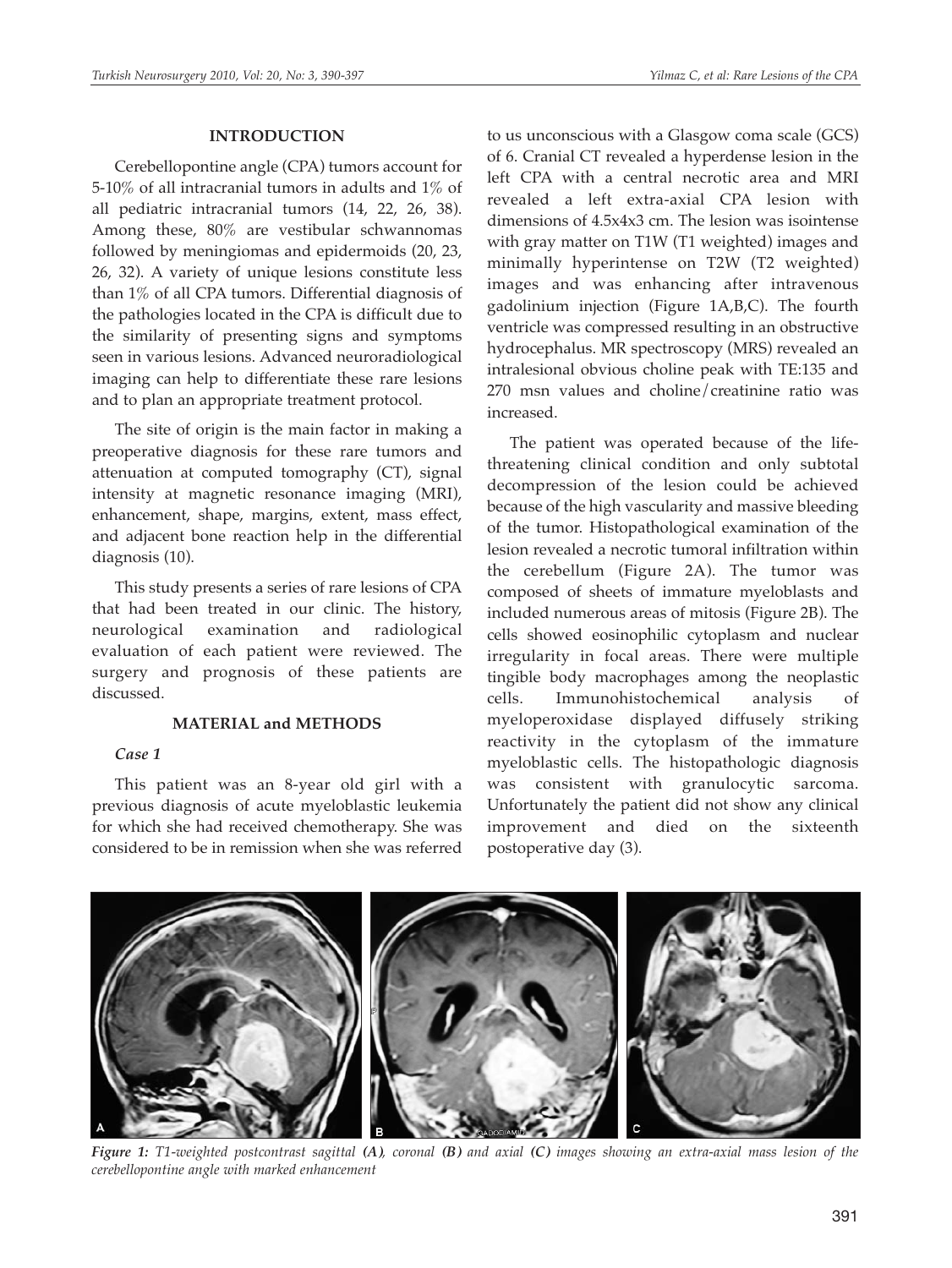

*Figure 2: (A) Sections included necrotic tumoral infiltration within the cerebellum (H&E x 100), (B) The tumor consisted of sheets of immature myeloid cells and included numerous areas of mitosis (H&E x 400).*

#### *Case 2*

A 56-year old male was admitted to our clinic with a history of imbalance for one month. Neurological examination was normal except slight impairment of cerebellar tests on the left. MRI revealed a 3x5x5 cm mass lesion in the left CPA. The mass was composed of both solid and cystic components and was enhancing heterogeneously following intravenous (iv) injection of gadolinium (Figure 3A,B). Preoperative radiological diagnosis was ependymoma or metastasis. The tumor was completely resected with a paramedian suboccipital approach. The tumor was seen to originate from the petrous dura and all cranial nerves were preserved. The postoperative course was uneventful and the patient was discharged from the hospital at the fourth postoperative day with a completely normal neurological examination.

Histopathological evaluation revealed a solitary fibrous tumor showing a fascicular proliferation pattern with intercellular collagen bundles (Figure 4A). They were composed of sheets of spindle and polygonal cells with oval nuclei and numerous slitlike vascular spaces occasionally showing a staghorn appearance. Mitotic figures were rarely seen. Special stains for reticulin highlighted a rich network invested around individual cells and in some areas around groups of cells (Figure 4B). Whorls, psammoma bodies and storiform cell arrangements, or necrosis were absent. Brain invasion was not observed. The Ki67/MIB-1 labeling index was 1.5%. Immunohistochemical analysis of the tumor cells demonstrated strong CD34 and vimentin reactivity and focal positivity for Bcl-2 and CD99 was observed (Figure 4C). The tumor did not express epithelial membrane antigen, and S–100 protein (36).



*Figure 3: (A) Axial T1 weighted cranial and (B) Sagittal T1-weighted cranial MRI showing 3 x 5x 5 cm mass lesion in the left cerebellopontine angle. The mass was composed of both solid and cystic components and enhanced heterogeneously after intravenous injection of gadolinium.*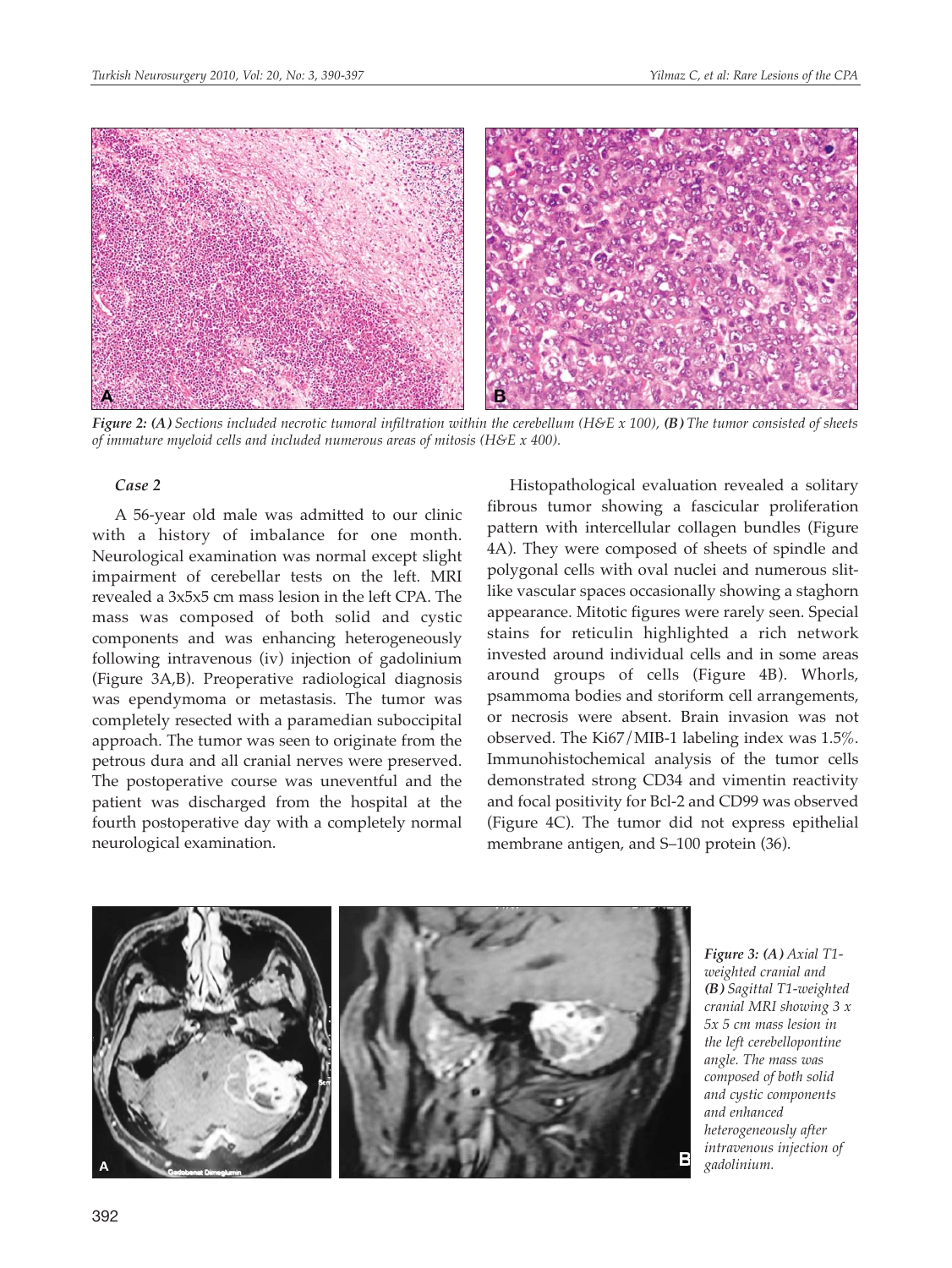

*Figure 4: (A) Meningeal solitary fibrous tumor with a fascicular proliferation pattern, which is associated with numerous cleft like vascular spaces (H&E x 100), (B) Silver staining showed a dense intercellular reticulin network (histochemistry x 200), (C) The tumor was strongly and uniformly immunoreactive for CD34 (immunoperoxidase x 200).*

The patient was followed up on a regular basis and second-year control examination was completely normal.

# *Case 3*

A 14-year-old boy was admitted because of progressive hearing loss in the right ear for two years. He was also complaining of diplopia and neck pain radiating to shoulders. Neurological examination confirmed bilateral papiledema and sensory loss of trigeminal nerve. A slight peripheral paresis of the right facial nerve was a;sp noted and hearing was diminished on the right side. Computerized tomography (CT) showed a right cerebellopontine mass of 5x3x3 cm size (Figure 5). He was operated with a right paramedian incision and suboccipital craniectomy. The mass had a cystic component and macrocalcifications. The round and encapsulated tumor was removed totally with preservation of lower cranial nerves. Histopathological examination of the mass revealed a diagnosis of craniopharyngioma (2).

# *Case 4*

A 2-year-old girl was admitted to our hospital with a 1-week history of a cervical tilt to the left side. Her physical examination was normal except for the cervical tilt and neurological examination was normal. Cranial MRI and cranial CT revealed a cystic mass of 3x3x2 cm size in the right cerebellopontine angle that was enhancing heterogeneously following iv godolinium infusion. The brainstem was pushed



*Figure 5: Axial cranial CT showing a large mass lesion located on the left CPA.*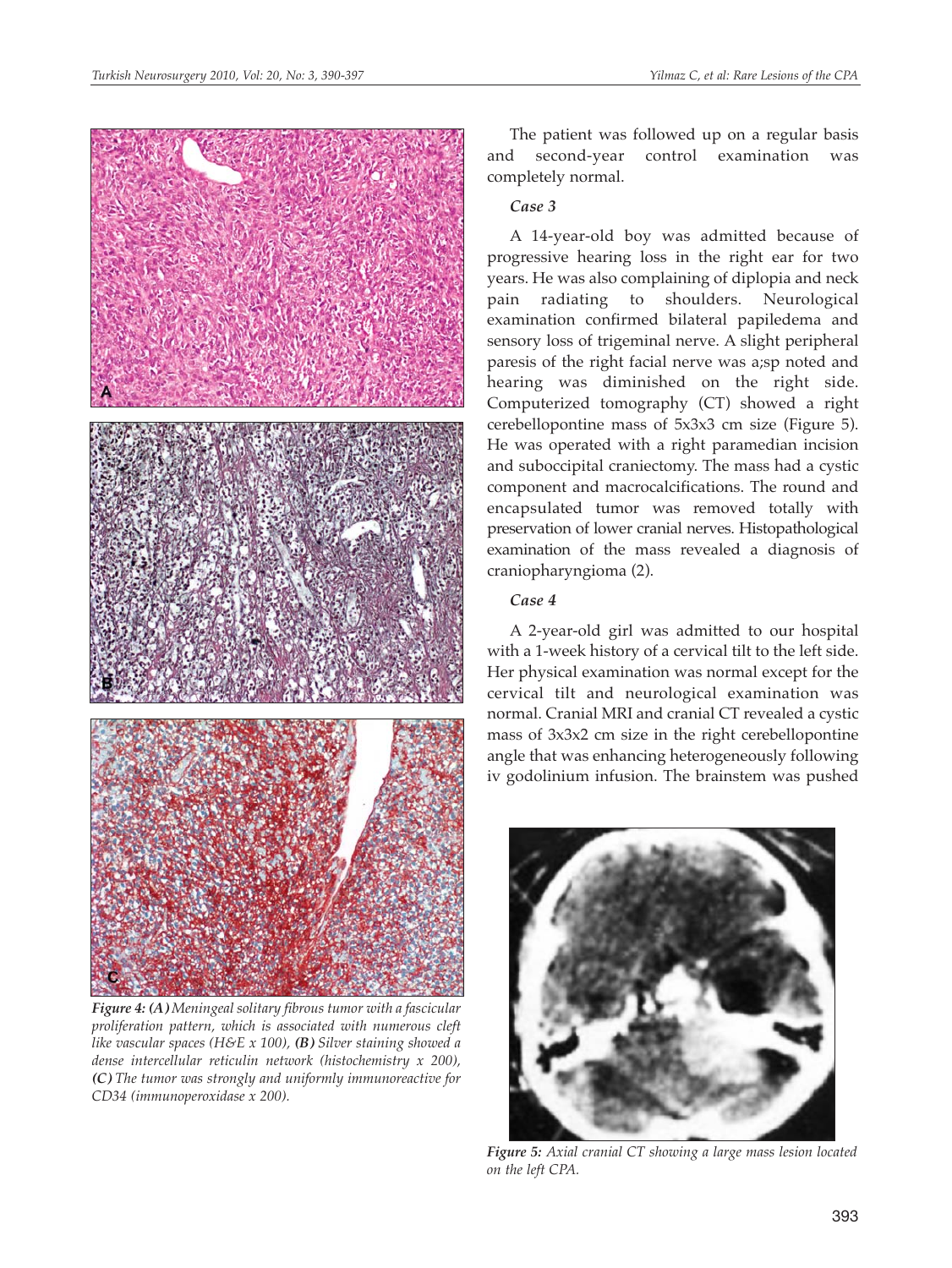to left by the mass and the border of the mass and brainstem seemed blurred giving the impression of an infiltrative characterization of the mass (Figure 6A,B).

The patient was operated and the mass was partially resected preserving the cranial nerves. Postoperative period was complicated with leftsided sixth nerve palsy and right-sided central facial paralysis. She was referred to the department of oncology for chemotherapy and radiotherapy.

The histopathological examination of the tumor yielded a diagnosis of atypical teratoid rhabdoid tumor which is the combination of small undifferentiated cells and large pale cells with rhabdoid characteristics and a characteristic immunohistochemical profile that is the tumor revealed positivity for neuron-specific enolase, smooth muscle actin, and epithelial membrane antigen (15).

Besides these cases, we also experienced a case of pinealoblastoma, a case of an aneurysm, a case of



*Figure 6: (A) Axial T1 MRI scan after a contrast injection showing an extensive irregular mass at the right cerebellopontine angle and the infiltration of the tumor into the brainstem (B) Coronal T1 MRI scan after a contrast injection showing an extensive irregular mass at the right cerebellopontine angle and the infiltration of the tumor into the brainstem.*

hemorrhage and a case of abscess in the cerebellopontine angle (Figure 7A,B,C,D).





*coronal MRI showing bilateral mass lesions of pinealoblastoma on both CPAs (B) Axial MR image revealing an aneurysm located on the right CPA (C) Hematoma of the right CPA extending to the right cerebellar hemisphere (D) Axial cranial CT showing an abscess on the left CPA.*

# **DISCUSSION**

The term cerebellopontine angle was first introduced in 1902 by Henneberg and Koch when they reported two individuals with bilateral acoustic neuromas (ANs) occurring in the location they described (in German) as the kleinhirnbruchenwinkel (kleinhirn= cerebellum; bruchen = pons or bridge; and winkel = angle)  $(16)$ . Surgery of the pathologies located in CPA had long been associated with a considerable risk of mortality and morbidity due to the complex structure of this area and its close proximity to cranial nerves and vessels. Refinements in neuroanesthesia, achievements of surgical approaches and microneurosurgical techniques have improved surgical results to acceptable mortality and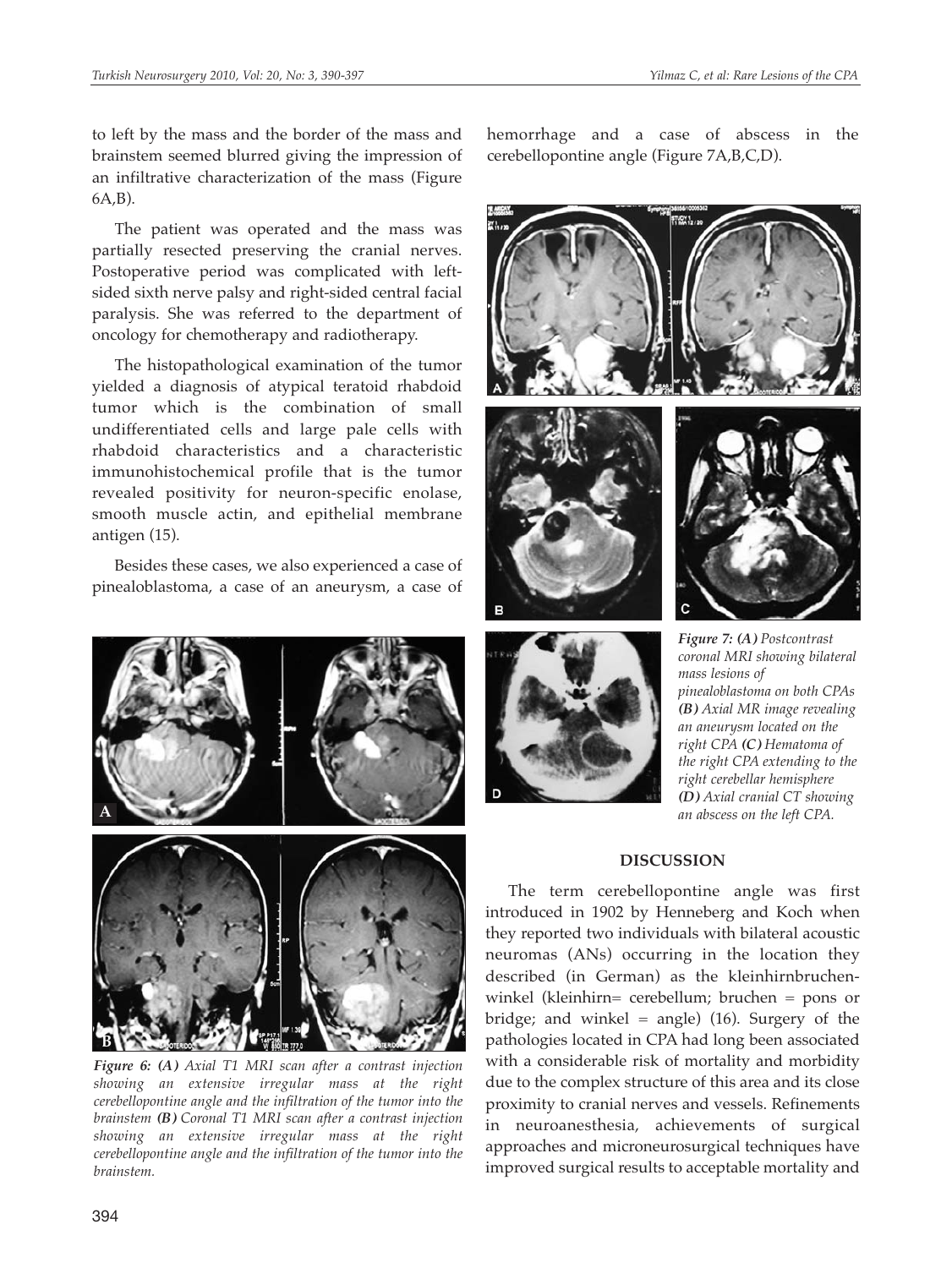morbidity risk level. Superior neuroradiological techniques contribute to this improvement by both helping the differential diagnosis of these pathologies and also guiding the surgeon in the selection of the most appropriate operative approach.

MRI with gadolinium diethylenetriaminepentaacetic enhancement is the gold standard diagnostic tool and enables detection of tumors as small as 2-3 mm.(10, 35). The site of origin and differential signal characteristics of MRI can help to differentiate between unusual tumor types.

Lesions in the CPA may be categorized into three main groups: 1) lesions originating in the CPA, 2) lesions primarily located in close anatomical sites and extending to the CPA and 3) intraventricular and brain stem pathologies showing exophytic expansion to the CPA (6). Vestibular schwannomas, and meningiomas constitute the first group and compose a very high percentage of the CPA lesions (20, 23, 26, 32). Arachnoid cysts, nonacoustic schwannomas, aneurysms, melanomas and embryologic remnants like epidermoid cysts, dermoid cysts, lipomas also arise primarily from the CPA (28, 37). Cholesterol granulomas, paragangliomas, chondromatous tumors, chordomas, endolymphatic sac tumors, pituitary adenomas, and apex petrositis are the pathologies that had been reported to extend to CPA from close anatomical sites (11, 14). Astrocytomas, choroid plexus papillomas, lymphomas, hemangioblastomas, ependymomas, medulloblastomas, and dysembryoplastic neuroepithelial tumors are the tumors that have been reported to invade CPA secondary to exophytic extension (18).

Vestibular schwannomas are isointense to hypointense to brain on T1-weighted images and hyperintense on T2-weighted images and enhance after iv contrast. They may be heterogenous due to cystic degeneration, hemorrhage or vascularity. They are generally round or oval in their cisternal portion and taper along the axis of the internal acoustic meatus (37). Meningiomas are usually isointense to brain on T1-weighted images, can be isointense, hypointense or hyperintense on T2 weighted images. They enhance strongly and homogeneously with contrast and a dural tail of enhancement may aso be present. They do not show extension into the internal acoustic meatus and usually have a broad base against petrous bone.

Epidermoids may be more commonly hypointense on T1-weighted images, hyperintense on T2 weighted images and slightly brighter than cerebrospinal fluid on intermediate images reflecting the keratomatous debris and cholesterol in them. Less commonly they may be hyperintense on T1 weighted images, hypointense on T2-weighted images reflecting their high lipid content (37).

In our cases of aneurysm, hemorrhage and abscess, the diagnosis was easy on a radiological basis. The case of chloroma had a medical history that helped in the diagnosis. In the cases of craniopharyngioma, SFT, atypical teratoid rhabdoid tumor and pinealoblastoma, the radiological features were not suggestive of the pathology.

Chloromas are extramedullary leukemias which can be encountered at any anatomical location, the common sites being the orbit, skin, bones, paranasal sinuses and epidural areas (13,33). Only three cases have previously been reported in the CPA and our case is the fourth case. To the best of our knowledge, no more cases have been reported.

Solitary Fibrous Tumors (SFT) are rare spindlecell neoplasms of mesenchmal origin first described by Klemperer and Robin in the visceral pleura in 1931 (21). Since then, they have been described in many extra-pleural sites including the central nervous system (CNS). Primary meningeal SFT was first described by Carneiro et al. in 1996 and to our knowledge less than 100 SFTs have been reported both in the cranial and the spinal compartments of the CNS between 1996 and 2008 (4, 8, 25, 27, 29, 34). Among these, four were located in the cerebellopontine angle and our patient is the fifth case.

Craniopharyngiomas account for 1.2 to 4% of all intracranial tumors and typically develop in the infundibulohypophysial axis (1, 7). They are thought to derive from remnants of the Rathke pouch epithelium and typically occupy the sella and/or the suprasellar cistern. Rarely they had been reported to be located in the optic nerves, the pineal region, the sphenoid bone, the pharynx, and the cerebellopontine angle which can be either the primary location or extension of a suprasellar tumor (2, 9, 12, 24). Our case is the first reported case of cerebellopontine angle craniopharyngioma and a few more cases have been reported up to date (9, 12, 24).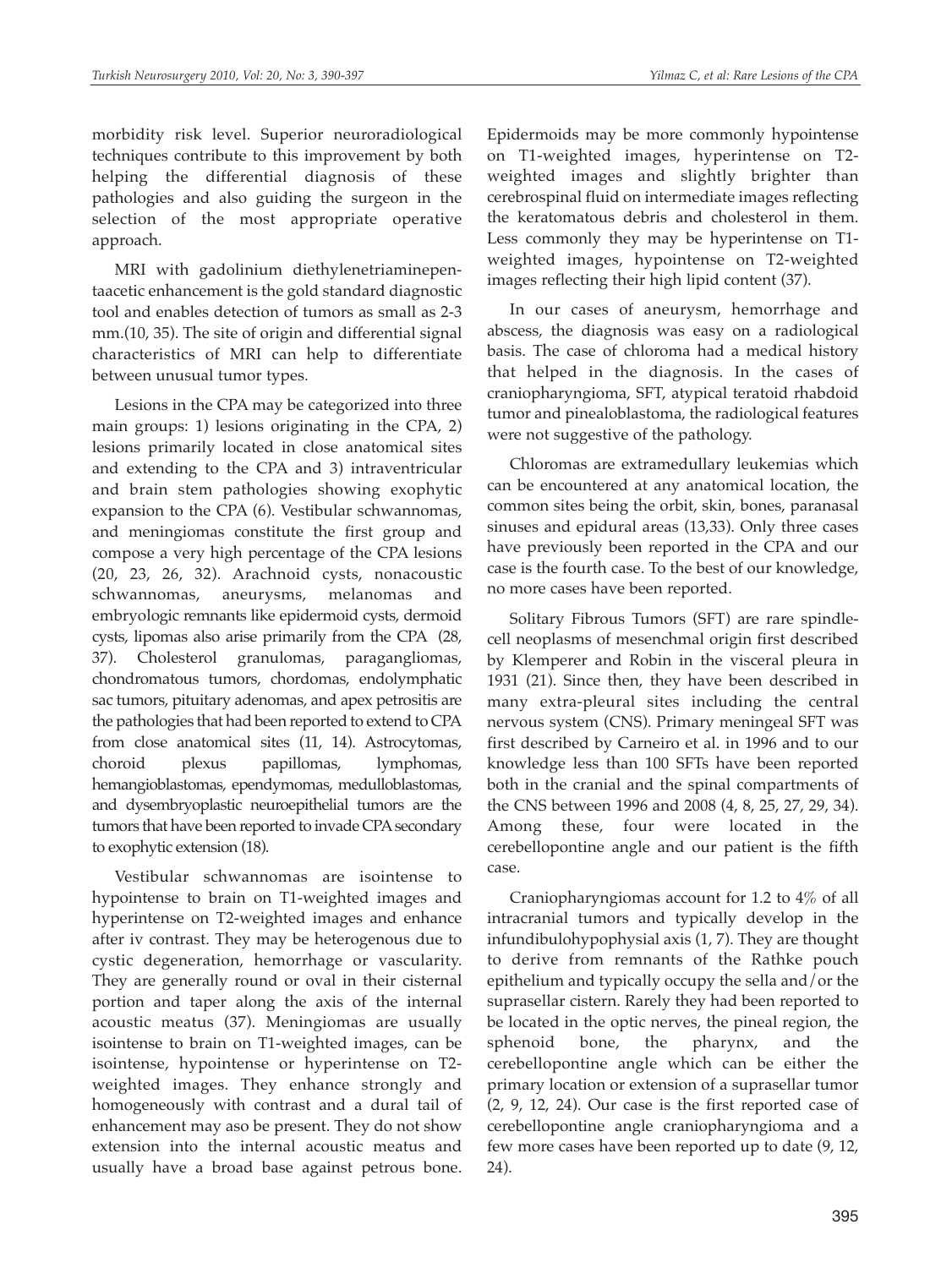Atypical teratoid/rhabdoid tumors have been wrongly diagnosed in the past as medulloblastomas and are highly malignant lesions of childhood that carry a very poor prognosis. Biggs and colleagues were the first to describe an intracranial malignant rhabdoid tumor, and Rorke and colleagues referred to a primary malignant rhabdoid tumor of the central nervous system as an "atypical teratoid / rhabdoid tumor" (ATT/RhT) because it consisted of a unique combination of neuroepithelial, peripheral epithelial, and mesenchymal elements (5, 17, 30). Rorke and colleagues also found that ATT/RhTs developed at the cerebellopontine angle in 15% of the subjects in their series (30, 31).

#### **CONCLUSION**

Our experience has suggested that lesions considered rare may occur more frequently than expected in CPA. Maintaining a high index of suspicion and careful analysis of preoperative MRI images can help in the differential diagnosis and guide in planning the most appropriate treatment protocol for these pathologies.

#### **REFERENCES**

- 1. Adamson TE, Wiestler OD, Kleihues P, Yasargil MG: Correlation of clinical and pathological features in surgically treated craniopharyngiomas. J Neurosurg 73:12–17, 1990
- 2. Altinors N, Senveli E, Erdogan A, Arda N, Pak I: Craniopharyngioma of the cerebellopontine angle: Case report. J Neurosurg 60:842–844, 1984
- 3. Atalay B, Altinörs N, Yilmaz C, Koçbiyik A: Extraaxial chloroma of the cerebellopontine angle: Case report. Turk Neurosurg 17:286-8, 2007
- 4. Bikmaz K, Cosar M, Kurtkaya-Yapicier O, Iplikcioglu A C, Gokduman CA: Recurrent solitary fibrous tumour in the cerebellopontine angle. J Clin Neurosci 12: 829-832, 2005
- 5. Biggs PJ, Garen PD, Powers JM, Garvin AJ: Malignant rhabdoid tumor of the central nervous system. Hum Pathol 18:332-337, 1987
- 6. Bonneville F, Sarrazin JL, Marsot-Dupuch K, Iffenecker C, Cordoliani YS, Doyon D: Unusual lesions of the cerebellopontine angle: A segmental approach. Radiographics 21: 419-438, 2001
- 7. Bunin G R, Surawicz T S, Witman P A, Preston-Martin S, Davis F, Bruner J M: The descriptive epidemiology of craniopharyngioma. J Neurosurg 89: 547-551, 1998
- 8. Carneiro S S, Scheithauer B W, Nascimento A G, Hirose T, Davis DH: Solitary fibrous tumor of the meninges: A lesion distinct from fibrous meningioma. A clinicopathologic and immunohistochemical study. Am J Clin Pathol 106: 217-224, 1996
- 9. Connolly ES Jr, Winfree CJ, Carmel PW: Giant posterior fossa cystic craniopharyngiomas presenting with hearing loss: Report of three cases and review of the literature. Surg Neurol 47:291–299, 1997
- 10. Curtin HD, Hirsch WL: Imaging of acoustic neuromas. Otolaryngol Clin North Am 25: 553-607, 1992
- 11. Deb P, Sharma MC, Gaikwad S, Gupta A, Mehta VS, Sarkar C: Cerebellopontine angle paraganglioma - report of a case and review of literature. J Neurooncol 74: 65-69, 2005
- 12. Gokalp HZ, Mertol T: Cerebellopontine angle craniopharyngioma. Neurochirurgia (Stuttg) 33:20–21, 1990
- 13. Gokcan MK, Batikhan H, Calguner M, Tataragasi AI: Unilateral hearing loss as a presenting manifestation of granulocytic sarcoma (chloroma). Otol Neurotol. 27:106-109, 2006
- 14. Guevara N, Chays A, Bruzzo M, Meller R, Fatou-Balansard C, Magnan J: Cerebellopontine angle paraganglioma. Otol Neurotol 24: 469-472, 2003
- 15. Gulsen S, Yilmaz C, Ozdemir O, Kocbiyik A, Altinors N: Atypical teratoid rhabdoid tumor of the right cerebellopontine angle in a 2-year-old girl: A case report. J Neurol Sci (Turk) 26:362-367, 2009
- 16. Henneberg R, Koch M: Ueber "centrale" Neurofibromatose und die Geschwülste des kleinhirnbrückenwinkels (Acusticusneurome). Arch F Psychiatry 36:251-304, 1902
- 17. Ho DM, Hsu CY, Wong TT, Ting LT, Chiang H: Atypical teratoid/rhabdoid tumor of the central nervous system: A comparative study with primitive neuroectodermal tumor/medulloblastoma. Acta Neuropathol 99:428-482, 2000
- 18. House JL, Burt MR: Primary CNS tumors presenting as cerebellopontine angle tumors. Am J Otol Nov;Suppl:147-53, 1985
- 19. Huang TW, Young YH: Differentiation between cerebellopontine angle tumors in cancer patients. Otol Neurotol. 23:975-979, 2002
- 20. Kinney WC, Kinney SE, Perl J, 2nd Lee JH, Chyatte D, Miller DW: Rare lesions of the posterior fossa with initial retrocochlear auditory and vestibular complaints. Am J Otol 18: 373-380, 1997
- 21. Klemperer P, Rabin CB.: Primary neoplasms of the pleura: A report of five cases. Arch Pathol 11:385–412, 1931
- 22. Kohan D, Downey L L, Lim J, Cohen NL, Elowitz E: Uncommon lesions presenting as tumors of the internal auditory canal and cerebellopontine angle. Am J Otol 18: 386- 39, 1997
- 23. Lalwani AK: Meningiomas, epidermoids, and other nonacoustic tumors of the cerebellopontine angle. Otolaryngol Clin North Am 25: 707-728, 1992
- 24. Link MJ, Driscoll CL, Giannini C: Isolated, giant cerebellopontine angle craniopharyngioma in a patient with Gardner syndrome: case report. Neurosurgery 51:221-225, 2002
- 25. Martin AJ, Fisher C, Igbaseimokumo U, Jarosz JM, Dean AF: Solitary fibrous tumours of the meninges: Case series and literature review. J Neurooncol 54: 57-69, 2001
- 26. Moffat DA, Ballagh RH: Rare tumours of the cerebellopontine angle. Clin Oncol 7: 28-41, 1995
- 27. Nawashiro H, Nagakawa S, Osada H, Katoh H, Ohnuki A, Tsuzuki N, Miyazawa T, Shima K, Ogata S, Aida S: Solitary fibrous tumor of the meninges in the posterior cranial fossa: Magnetic resonance imaging and histological correlation: Case report. Neurol Med Chir (Tokyo) 40:432–434, 2000
- 28. Piedra MP, Scheithauer BW, Driscoll CL, Link MJ: Primary melanocytic tumor of the cerebellopontine angle mimicking a vestibular schwannoma: case report. Neurosurgery 59:E206, 2006